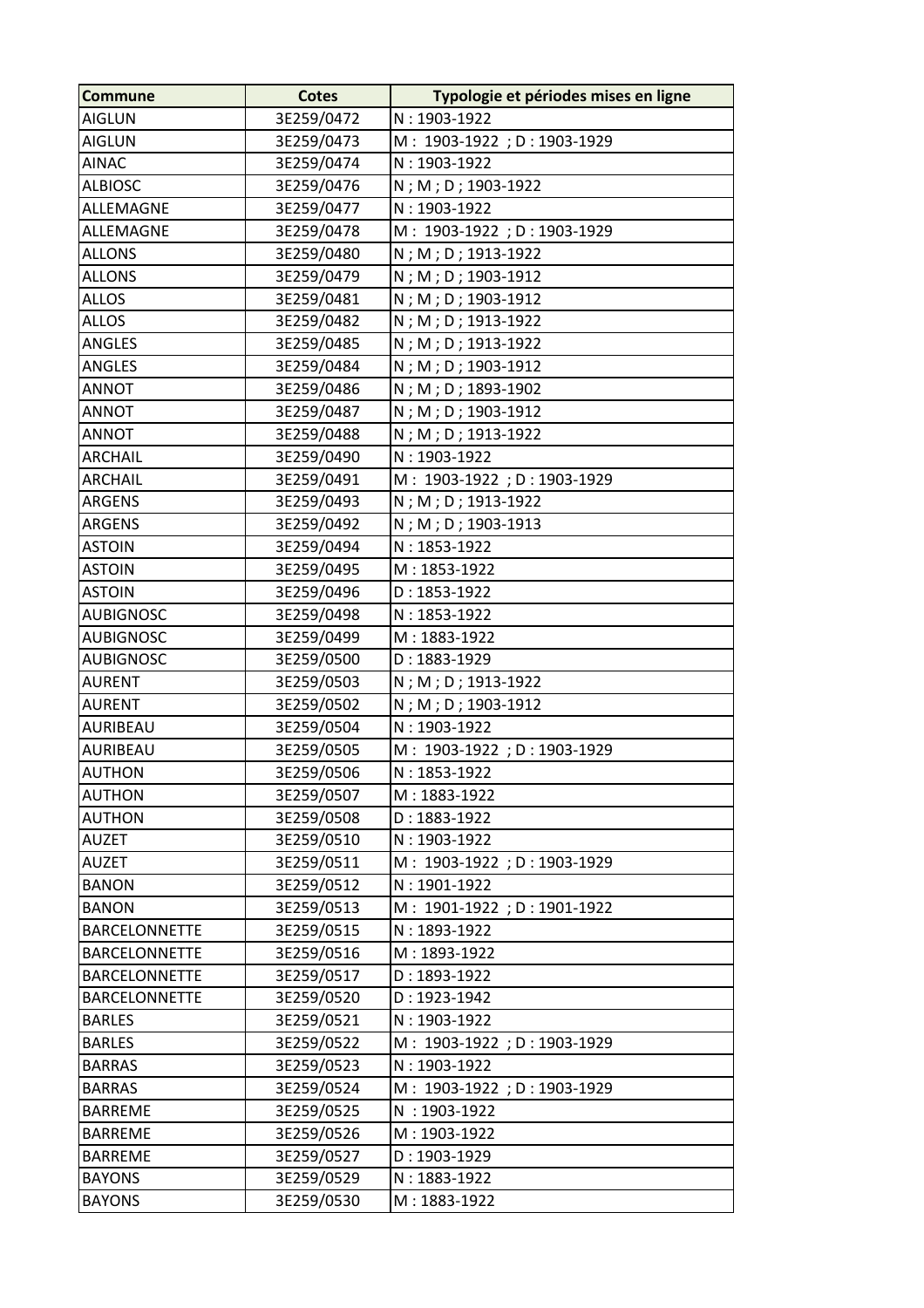| <b>BAYONS</b>        | 3E259/0531 | $D: 1883 - 1922$           |
|----------------------|------------|----------------------------|
| <b>BEAUJEU</b>       | 3E259/0533 | $N: 1903 - 1922$           |
| <b>BEAUJEU</b>       | 3E259/0534 | M: 1903-1922; D: 1903-1929 |
| <b>BEAUVEZER</b>     | 3E259/0535 | N; M; D; 1903-1912         |
| <b>BEAUVEZER</b>     | 3E259/0536 | N; M; D; 1903-1922         |
| <b>BELLAFFAIRE</b>   | 3E259/0538 | $N: 1853 - 1922$           |
| <b>BELLAFFAIRE</b>   | 3E259/0539 | M: 1883-1922; D: 1883-1922 |
| <b>BEVONS</b>        | 3E259/0541 | $N: 1853 - 1922$           |
| <b>BEVONS</b>        | 3E259/0542 | $M: 1883 - 1922$           |
| <b>BEVONS</b>        | 3E259/0543 | $D: 1883 - 1922$           |
| <b>BEYNES</b>        | 3E259/0545 | N; M; D; 1903-1921         |
| <b>BLEGIERS</b>      | 3E259/0547 | $N: 1903 - 1942$           |
| <b>BLEGIERS</b>      | 3E259/0548 | M: 1903-1922; D: 1903-1929 |
| <b>BLIEUX</b>        | 3E259/0551 | N; M; D; 1913-1922         |
| <b>BLIEUX</b>        | 3E259/0549 | N; M; D; 1903-1912         |
| <b>BLIEUX</b>        | 3E259/0550 | M: 1913-1922; D: 1913-1929 |
| BRAS-D'ASSE          | 3E259/0553 | N; M; D; 1920-1922         |
| BRAS-D'ASSE          | 3E259/0552 | N; M; D; 1903-1919         |
| <b>BRAUX</b>         | 3E259/0556 | N; M; D; 1913-1922         |
| <b>BRAUX</b>         | 3E259/0554 | N; M; D; 1903-1912         |
| <b>BRAUX</b>         | 3E259/0555 | M: 1913-1922; D: 1913-1929 |
| <b>BREOLE-LA</b>     | 3E259/0557 | N; M; D; 1903-1912         |
| <b>BREOLE-LA</b>     | 3E259/0558 | N; M; D; 1913-1922         |
| <b>BRILLANNE-LA</b>  | 3E259/0561 | $N: 1901 - 1922$           |
| <b>BRILLANNE-LA</b>  | 3E259/0562 | M; D; 1901-1922            |
| <b>BRUNET</b>        | 3E259/0564 | N; M; D; 1920-1922         |
| <b>BRUNET</b>        | 3E259/0563 | N; M; D; 1903-1919         |
| <b>BRUSQUET Le</b>   | 3E259/0565 | $N: 1903 - 1922$           |
| <b>BRUSQUET Le</b>   | 3E259/0566 | M: 1903-1922; D: 1903-1929 |
| CAIRE-LE             | 3E259/0567 | N: 1853-1922               |
| <b>CAIRE-LE</b>      | 3E259/0568 | M: 1883-1922               |
| CAIRE-LE             | 3E259/0569 | $D: 1883 - 1922$           |
| CASTELLANE           | 3E259/0574 | M: 1913-1922               |
| CASTELLANE           | 3E259/0571 | N; M; D; 1903-1907         |
| CASTELLANE           | 3E259/0572 | N; M; D; 1908-1912         |
| CASTELLANE           | 3E259/0573 | $N: 1913 - 1922$           |
| CASTELLANE           | 3E259/0575 | $D: 1913 - 1942$           |
| CASTELLANE           | 3E259/0577 | $N: 1903 - 1922$           |
| <b>CASTELLARD-LE</b> | 3E259/0578 | M: 1903-1922; D: 1903-1929 |
|                      |            |                            |
| CASTELLET-D'ORAISON  |            |                            |
| LE                   | 3E259/0579 | N: 1903-1922               |
|                      |            |                            |
| CASTELLET-D'ORAISON  |            |                            |
| LE.                  | 3E259/0580 | M: 1903-1922; D: 1903-1929 |
| CASTELLET-LES-       |            |                            |
| <b>SAUSSES</b>       | 3E259/0583 | N; M; D; 1913-1922         |
| CASTELLET-LES-       |            |                            |
| SAUSSES              | 3E259/0581 | N; M; D; 1893-1902         |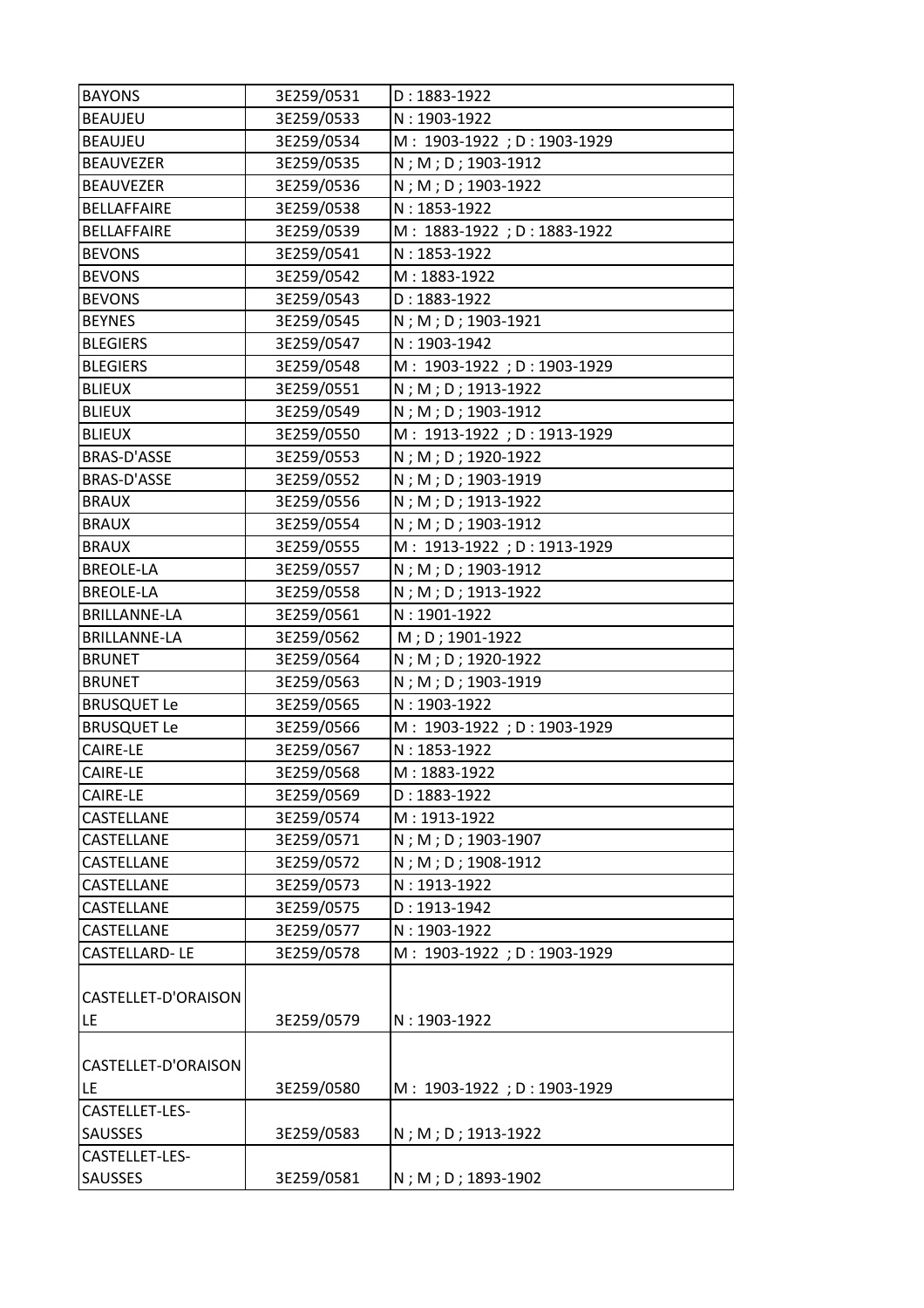| CASTELLET-LES-          |            |                            |
|-------------------------|------------|----------------------------|
| <b>SAUSSES</b>          | 3E259/0582 | N; M; D; 1903-1912         |
| CASTELLET-LES-          |            |                            |
| <b>SAUSSES</b>          | 3E259/0584 | M: 1913-1922; D: 1913-1929 |
| CASTELLET-SAINT-        |            |                            |
| <b>CASSIEN</b>          | 3E259/0587 | N; M; D; 1913-1922         |
| CASTELLET-SAINT-        |            |                            |
| <b>CASSIEN</b>          | 3E259/0585 | N; M; D; 1903-1912         |
| CASTELLET-SAINT-        |            |                            |
| <b>CASSIEN</b>          | 3E259/0586 | M: 1913-1922; D: 1913-1929 |
| <b>CASTILLON</b>        | 3E259/0589 | N; M; D; 1913-1942         |
| <b>CASTILLON</b>        | 3E259/0588 | N; M; D; 1903-1912         |
| <b>CERESTE</b>          | 3E259/0590 | $N: 1901 - 1922$           |
| <b>CERESTE</b>          | 3E259/0591 | M: 1901-1922 D; 1911-1922  |
| <b>CHAMPTERCIER</b>     | 3E259/0595 | $N: 1903 - 1922$           |
| <b>CHAMPTERCIER</b>     | 3E259/0596 | M: 1903-1922; D: 1903-1929 |
| <b>CHASTEUIL</b>        | 3E259/0597 | N; M; D; 1913-1922         |
| CHATEAU-ARNOUX          | 3E259/0601 | M: 1919-1922               |
| <b>CHATEAU-ARNOUX</b>   | 3E259/0598 | $N: 1873 - 1922$           |
| <b>CHATEAU-ARNOUX</b>   | 3E259/0600 | M: 1883-1918               |
| <b>CHATEAU-ARNOUX</b>   | 3E259/0602 | $D: 1883 - 1918$           |
| CHATEAU-ARNOUX          | 3E259/0603 | $D: 1919 - 1942$           |
| CHATEAUFORT             | 3E259/0604 | $N: 1853 - 1922$           |
| <b>CHATEAUFORT</b>      | 3E259/0605 | M: 1883-1922; D: 1883-1922 |
| <b>CHATEAUNEUF-LES-</b> |            |                            |
| <b>MOUSTIERS</b>        | 3E259/0608 | N; M; D; 1903-1922         |
| <b>CHATEAUNEUF-LES-</b> |            |                            |
| <b>MOUSTIERS</b>        | 3E259/0607 | N; M; D; 1903-1922         |
| <b>CHATEAUNEUF-</b>     |            |                            |
| <b>MIRAVAIL</b>         | 3E259/0609 | $N: 1863 - 1922$           |
| CHATEAUNEUF-            |            |                            |
| <b>MIRAVAIL</b>         | 3E259/0610 | M: 1883-1922               |
| <b>CHATEAUNEUF-</b>     |            |                            |
| <b>MIRAVAIL</b>         | 3E259/0611 | $D: 1890 - 1922$           |
| CHATEAUNEUF-VAL-        |            |                            |
| SAINT-DONAT             | 3E259/0613 | $N: 1873 - 1922$           |
| CHATEAUNEUF-VAL-        |            |                            |
| SAINT-DONAT             | 3E259/0614 | M: 1873-1922               |
| CHATEAUNEUF-VAL-        |            |                            |
| SAINT-DONAT             | 3E259/0615 | $D: 1873 - 1929$           |
| <b>CHATEAUREDON</b>     | 3E259/0617 | N: 1903-1922               |
| <b>CHATEAUREDON</b>     | 3E259/0618 | M: 1903-1922; D: 1903-1929 |
| <b>CHAUDON</b>          | 3E259/0619 | N: 1903-1922               |
| CHAUDON                 | 3E259/0620 | M: 1903-1922; D: 1903-1929 |
| <b>CHENERILLES</b>      | 3E259/0621 | N; M; D; 1903-1922         |
| <b>CLAMENSANE</b>       | 3E259/0622 | N: 1873-1922               |
| CLAMENSANE              | 3E259/0623 | M: 1873-1922               |
| CLAMENSANE              | 3E259/0624 | $D: 1873 - 1922$           |
| <b>CLARET</b>           | 3E259/0626 | $N: 1853 - 1922$           |
| <b>CLARET</b>           | 3E259/0627 | M: 1853-1922               |
|                         |            |                            |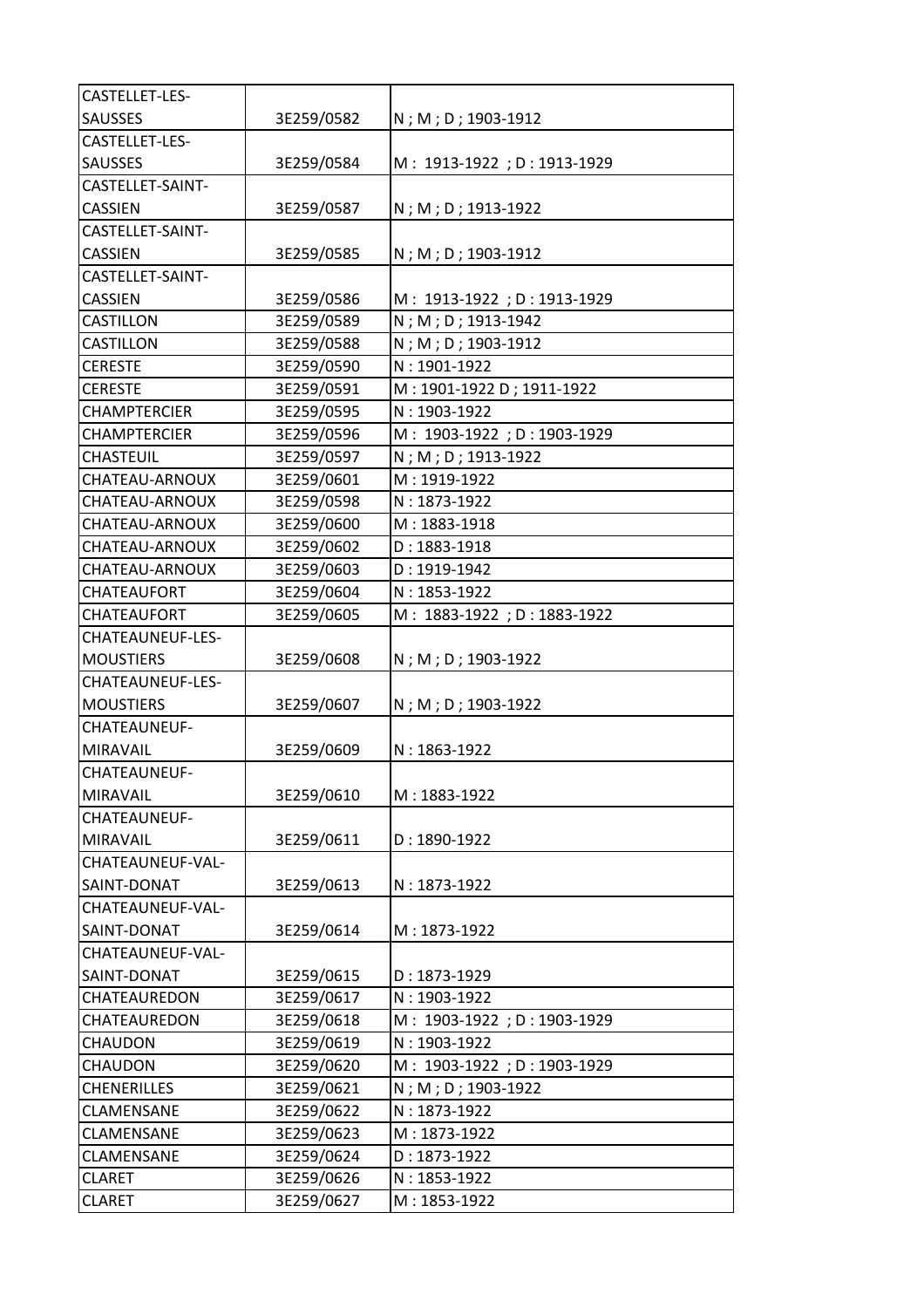| <b>CLARET</b>             | 3E259/0628 | $D: 1853 - 1922$                 |
|---------------------------|------------|----------------------------------|
| <b>CLUMANC</b>            | 3E259/0630 | N: 1903-1922                     |
| <b>CLUMANC</b>            | 3E259/0631 | M: 1903-1922; D: 1903-1929       |
| <b>COLLE-SAINT-MICHEL</b> |            |                                  |
| La                        | 3E259/0632 | N; M; D; 1913-1922               |
| <b>COLMARS</b>            | 3E259/0633 | N; M; D; 1903-1912               |
| <b>COLMARS</b>            | 3E259/0634 | N; M; D; 1913-1927               |
| CONDAMINE-LE-             |            |                                  |
| <b>CHATELARD-LA</b>       | 3E259/0636 | N: 1883-1912 / D: 1902           |
| CONDAMINE-LE-             |            |                                  |
| <b>CHATELARD-LA</b>       | 3E259/0637 | M: 1883-1912                     |
| CONDAMINE-LE-             |            |                                  |
| <b>CHATELARD-LA</b>       | 3E259/0638 | $D: 1883 - 1912$                 |
| CONDAMINE-LE-             |            |                                  |
| <b>CHATELARD-LA</b>       | 3E259/0639 | N; M; D; 1913-1922               |
| <b>CORBIERES</b>          | 3E259/0641 | N; M; D; 1901-1922               |
| <b>COURBONS</b>           | 3E259/0643 | M: 1903-1922                     |
| <b>COURBONS</b>           | 3E259/0642 | N: 1903-1922                     |
| <b>COURBONS</b>           | 3E259/0644 | $D: 1903 - 1942$                 |
| <b>COURCHONS</b>          | 3E259/0645 | N; M; D; 1913-1922               |
| <b>CREISSET</b>           | 3E259/0646 | N; M; D; 1903-1922               |
| <b>CRUIS</b>              | 3E259/0647 | $N: 1901 - 1922$                 |
| <b>CRUIS</b>              | 3E259/0648 | M: 1901-1922; D: 1901-1929       |
| <b>CURBANS</b>            | 3E259/0649 | $N: 1863 - 1922$                 |
| <b>CURBANS</b>            | 3E259/0650 | M: 1892-1922                     |
| <b>CURBANS</b>            | 3E259/0651 | $D: 1892 - 1922$                 |
| <b>CUREL</b>              | 3E259/0653 | $N: 1853 - 1922$                 |
| <b>CUREL</b>              | 3E259/0655 | M: 1853-1922                     |
| <b>CUREL</b>              | 3E259/0656 | $D: 1853 - 1929$                 |
| <b>DAUPHIN</b>            | 3E259/0657 | N; M; D; 1901-1922               |
| <b>DEMANDOLX</b>          | 3E259/0659 | N; M; D; 1913-1922               |
| <b>DEMANDOLX</b>          | 3E259/0658 | N; M; D; 1903-1912               |
| <b>DIGNE</b>              | 3E259/0660 | N: 1903-1912                     |
| <b>DIGNE</b>              |            |                                  |
| les sieyes                | 3E259/0681 | M: 1903-1922                     |
| <b>ENTREPIERRES</b>       | 3E259/0690 | $N: 1863 - 1922$                 |
| <b>ENTREPIERRES</b>       | 3E259/0691 | M: 1863-1922                     |
| <b>ENTREPIERRES</b>       | 3E259/0692 | $D: 1863 - 1922$                 |
| <b>ENTTRREVAUX</b>        | 3E259/0697 | M 1913 - 1919                    |
| <b>ESCALE-L'</b>          | 3E259/0703 | $N: 1853 - 1922$                 |
| <b>ESCALE-L'</b>          | 3E259/0704 | M: 1853-1922                     |
| ESCALE-L'                 | 3E259/0705 | $D: 1853 - 1922$                 |
| ESPARRON-DE-              |            |                                  |
| <b>VERDON</b>             | 3E259/0710 | N 1853-1922                      |
| <b>ESPINOUSE</b>          | 3E259/0714 | N: 1793-1902                     |
| <b>FEISSAL</b>            | 3E259/0726 | $N: 1853 - 1922$                 |
| <b>FEISSAL</b>            | 3E259/0727 | N; M; D; 1843-1852; M: 1852-1922 |
| <b>GAUBERT</b>            | 3E259/0677 | M: 1903-1922                     |
| <b>GIGORS</b>             | 3E259/0748 | $N: 1853 - 1922$                 |
| <b>GIGORS</b>             | 3E259/0749 | M: 1853-1922                     |
|                           |            |                                  |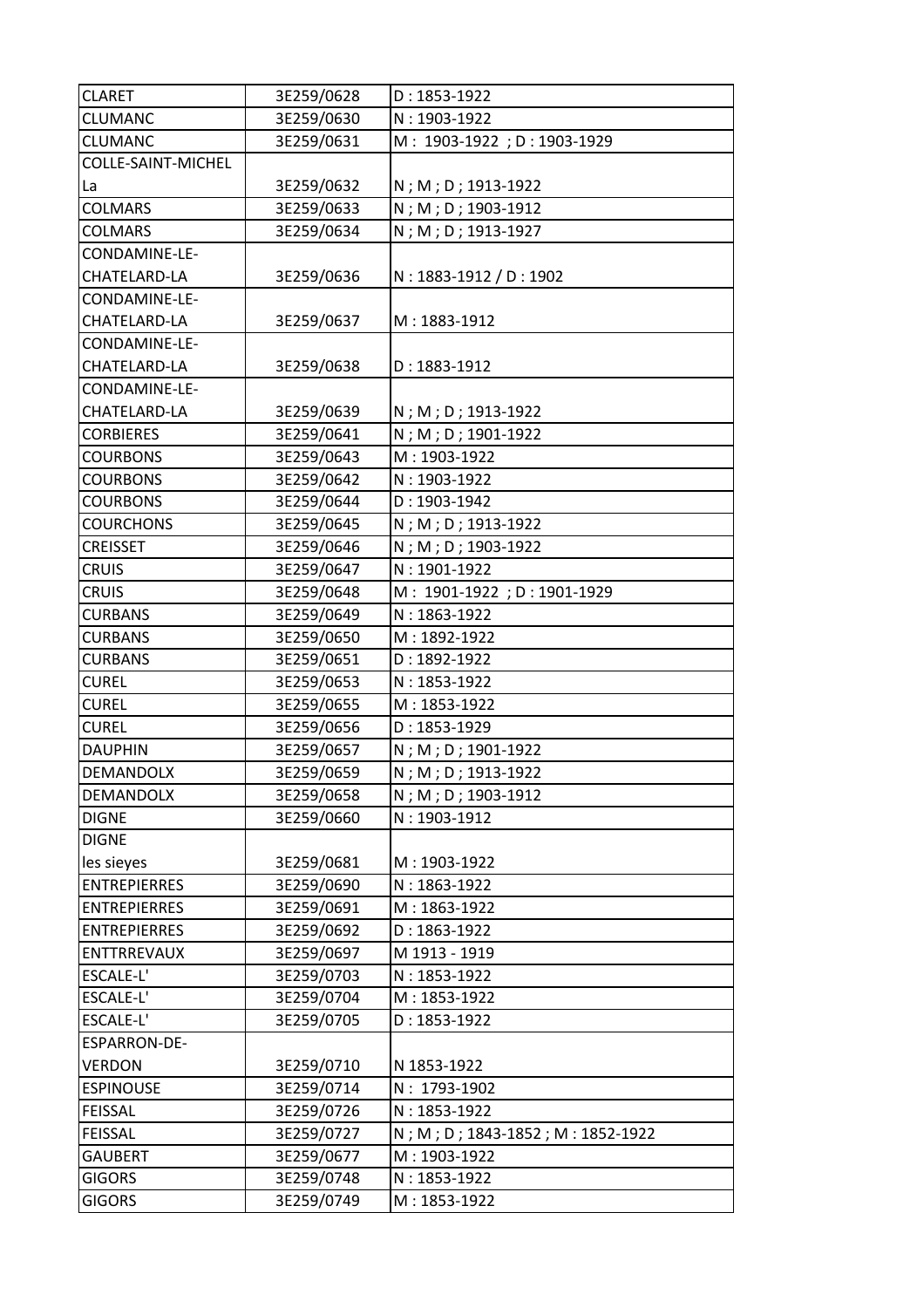| <b>GIGORS</b>       | 3E259/0750 | $D: 1853 - 1922$           |
|---------------------|------------|----------------------------|
| <b>MANOSQUE</b>     | 3E259/0789 | M: 1913-1922               |
| <b>MELVE</b>        | 3E259/0812 | $N: 1853 - 1922$           |
| <b>MELVE</b>        | 3E259/0813 | M: 1884-1922               |
| <b>MELVE</b>        | 3E259/0814 | $D: 1853 - 1922$           |
| <b>MISON</b>        | 3E259/0831 | N 1853-1921                |
| <b>MONTFORT</b>     | 3E259/0841 | $N: 1853 - 1922$           |
| MONTFORT            | 3E259/0843 | M: 1853-1922               |
| <b>MONTFORT</b>     | 3E259/0844 | $D: 1853 - 1929$           |
| MOTTE-LA            | 3E259/0850 | $N: 1873 - 1922$           |
| <b>MOUSTIERS</b>    | 3E259/0856 | M: 1903-1922               |
|                     |            | $N: 1853 - 1922$           |
| <b>NIBLES</b>       | 3E259/0861 | D: 1866                    |
| <b>NIBLES</b>       | 3E259/0862 | M: 1853-1922; D: 1853-1922 |
| <b>NOYERS</b>       | 3E259/0865 | $N: 1873 - 1922$           |
| <b>NOYERS</b>       | 3E259/0868 | M: 1873-1922               |
| <b>NOYERS</b>       | 3E259/0869 | M: 1873-1922               |
| <b>NOYERS</b>       | 3E259/0870 | $D: 1873 - 1929$           |
| <b>NOYERS</b>       | 3E259/0871 | $D: 1873 - 1929$           |
| <b>OMERGUES-LES</b> | 3E259/0872 | $N: 1853 - 1922$           |
| <b>OMERGUES-LES</b> | 3E259/0873 | M: 1880-1922               |
| <b>OMERGUES-LES</b> | 3E259/0874 | $D: 1880 - 1922$           |
| <b>PEIPIN</b>       | 3E259/0888 | $N: 1853 - 1922$           |
| <b>PEIPIN</b>       | 3E259/0890 | M: 1890-1922               |
| <b>PEIPIN</b>       | 3E259/0891 | $D: 1890 - 1929$           |
| PIEGUT              | 3E259/0901 | $N: 1853 - 1922$           |
| PIEGUT              | 3E259/0902 | M: 1853-1921               |
| PIEGUT              | 3E259/0903 | $D: 1853 - 1922$           |
| <b>REVEL</b>        | 3E259/0928 | N; M; D; 1893-1902         |
| <b>REYNIER</b>      | 3E259/0936 | $N: 1853 - 1922$           |
| <b>REYNIER</b>      | 3E259/0937 | M: 1854-1922               |
| <b>REYNIER</b>      | 3E259/0938 | $D: 1853 - 1922$           |
| SAINT-GENIEZ        | 3E259/0971 | $N: 1873 - 1922$           |
| SAINT-GENIEZ        | 3E259/0972 | M: 1873-1922               |
| SAINT-GENIEZ        | 3E259/0973 | $D: 1873 - 1922$           |
| SAINT-SYMPHORIEN    | 3E259/1010 | N: 1853-1922               |
| SAINT-SYMPHORIEN    | 3E259/1011 | M: 1853-1922               |
| SAINT-VINCENT-SUR-  |            |                            |
| <b>JABRON</b>       | 3E259/1016 | $N: 1863 - 1922$           |
| SAINT-VINCENT-SUR-  |            |                            |
| <b>JABRON</b>       | 3E259/1017 | M: 1894-1922               |
| SAINT-VINCENT-SUR-  |            |                            |
| <b>JABRON</b>       | 3E259/1018 | $D: 1894 - 1922$           |
| <b>SALIGNAC</b>     | 3E259/1026 | $N: 1853 - 1921$           |
| SALIGNAC            | 3E259/1027 | M: 1853-1922               |
| <b>SALIGNAC</b>     | 3E259/1028 | $D: 1853 - 1922$           |
| SIGOYER-MALPOIL     | 3E259/1047 | $N: 1853 - 1922$           |
| SIGOYER-MALPOIL     | 3E259/1048 | M: 1853-1922               |
| SIGOYER-MALPOIL     | 3E259/1049 | $D: 1853 - 1922$           |
| <b>SOURRIBES</b>    | 3E259/1067 | $N: 1853 - 1922$           |